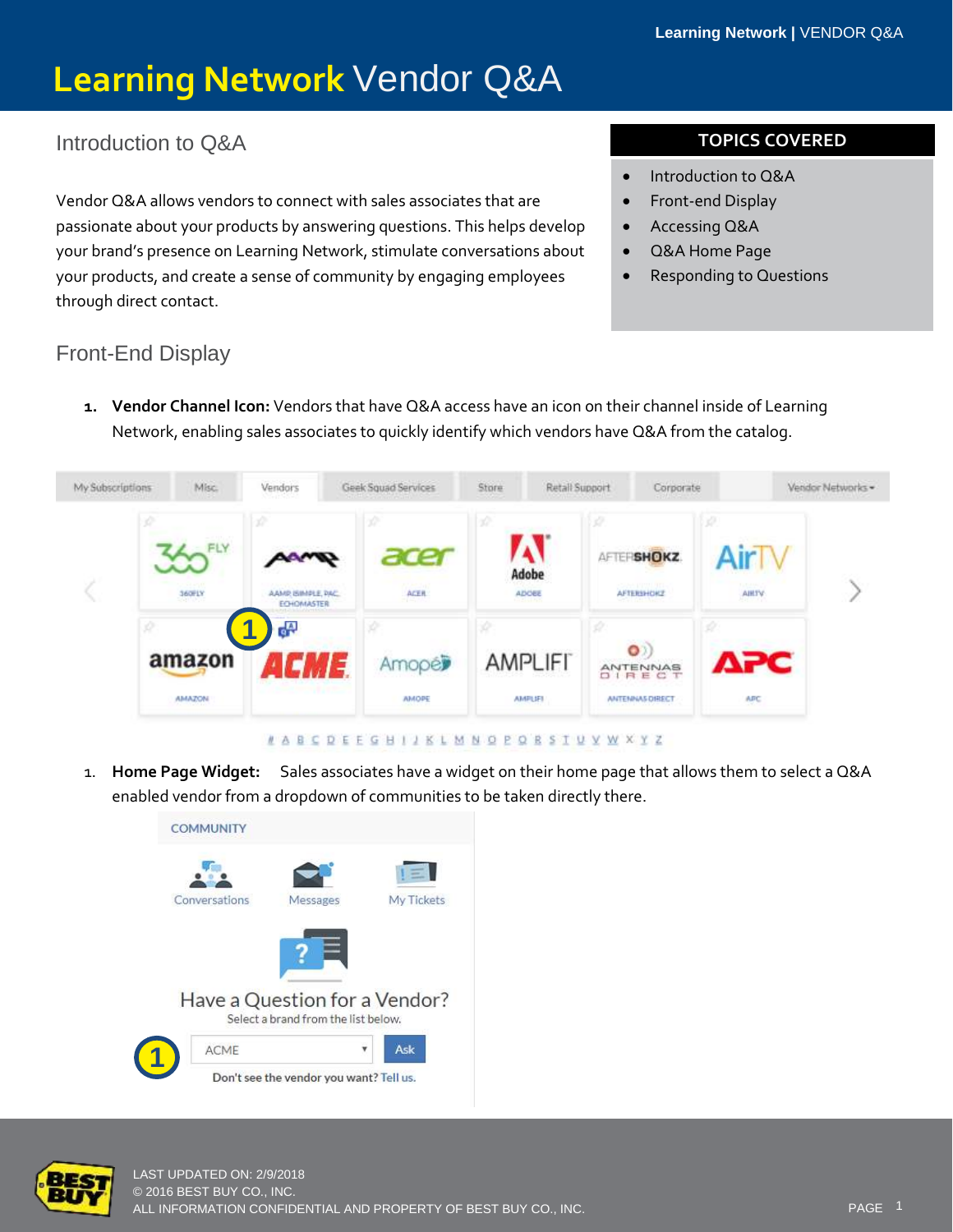1. **Communities:** All vendors that are Q&A enabled are listed in the communities tab.



- 1. **Topic:** Answered questions can be filtered by content that has been uploaded to Vendor Hub and has Q&A enabled.
- 2. **Ask:** New questions can be submitted here these will only be visible to the user that submitted it until they have been replied to.
- 3. **Filter:** Sales associates can filter questions asked by "Everyone" or "Just Me."
- 4. **Question:** Displays the submitter's name, a timestamp, the relevant content, as well as the question itself.
- 5. **Answer:** Vendor's reply. The question only becomes visible to sales associates once it has been answered.





Brandon P. > 3 MONTHS AGO ASKED ABOUT ACME - E-LEARNING MODULE:

ACME, are there any plans to sell anvils in store? If so, is there an ETA (even a quarter would be helpfull). Thanks again, - ACME enthusiast

#### **5**

#### Answer:

Thanks for your question and your support! Currently, our products are available on bestbuy.com. Plans to sell in store are unfortunately still TBD.



LAST UPDATED ON: 2/9/2018 © 2016 BEST BUY CO., INC. ALL INFORMATION CONFIDENTIAL AND PROPERTY OF BEST BUY CO., INC.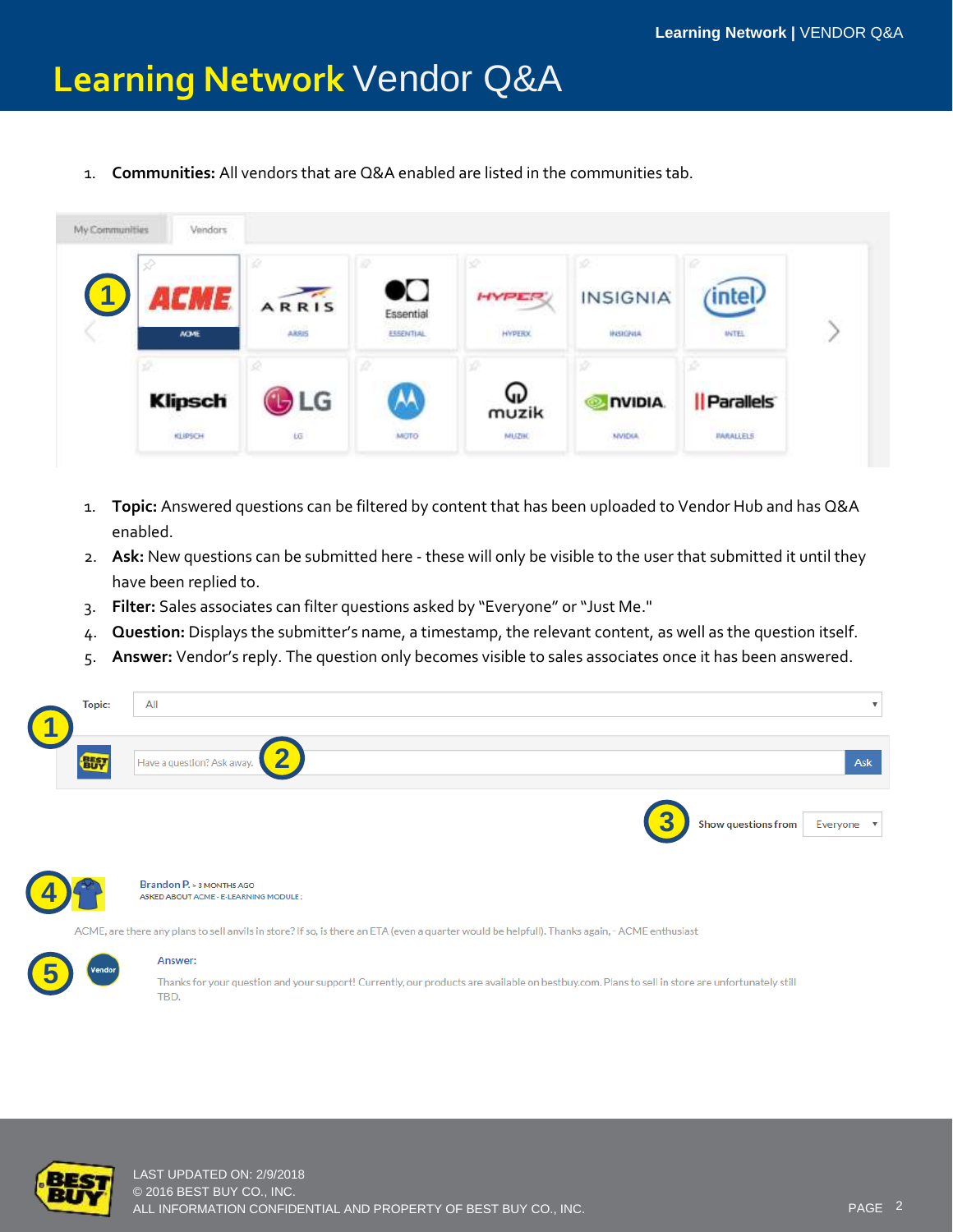# Accessing Q&A

1. **Launch Q&A:** The Q&A tool can be launched from within Vendor Hub by selecting the Q&A icon.



#### Q&A Home Page

After launching the Q&A tool the top of the page will have an overview of all the community questions.

- 1. **Asked:** Total number of questions asked.
- 2. **Pending:** Number of questions awaiting a response.
- 3. **Average Response Time:** Average time for questions to be actioned. Measured in hours:minutes:seconds.
- 4. **Review:** Allows for an in-depth look at community questions.

| <b>STATE AND RESIDENCE AND RESIDENCE AND A REPORT OF A STATE OF A REPORT OF A STATE OF A REPORT OF A STATE OF A R</b><br><b>COMMUNITY QUESTIONS</b><br>TARAH MASA MASA DI LA GA ZULIA WASAN |              |           |                                                             |               |
|---------------------------------------------------------------------------------------------------------------------------------------------------------------------------------------------|--------------|-----------|-------------------------------------------------------------|---------------|
| Title                                                                                                                                                                                       | . .<br>Asked | <b>Lr</b> | -<br>$\sqrt{2}$<br>Avg. Response Time<br>$\mathbf{\bullet}$ |               |
| ACME                                                                                                                                                                                        | 68           | 38        | 786:07:00<br>a management of the control of                 | <b>NEVIEW</b> |

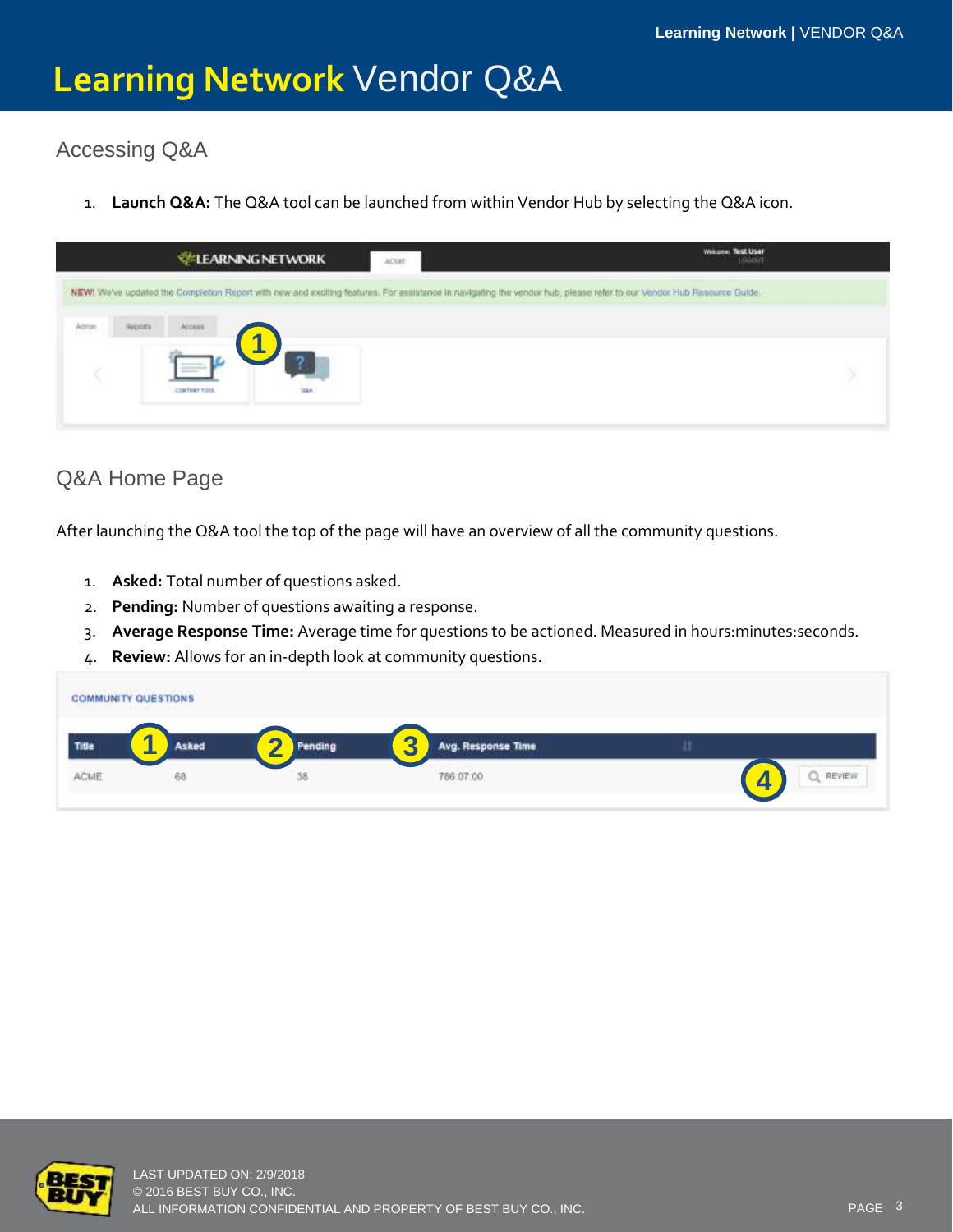` Displayed underneath community questions are the content-specific questions. This table shows all pieces of content, clicking "Review" will

- 1. **Status:** Questions can be filtered by the status of the content they are linked to.
- 2. **Q&A Status:** Questions can be disabled for a specific piece of content; this dropdown allows filtering by this status.
- 3. **Action:** Q&A can be enabled/disabled by selecting courses, then selecting an action from this menu.
- 4. **Review:** Allows for an in-depth look at content-specific questions.

| <b>Status</b>       |           | 薄                            |                      | Q&A Status | Any.                  |          |                                    |               |
|---------------------|-----------|------------------------------|----------------------|------------|-----------------------|----------|------------------------------------|---------------|
| Action              |           | <b>Bulk Action</b>           | ٠                    |            |                       |          |                                    |               |
| <b>R</b> Select     | п<br>Type | Title                        | Asked <b>Fending</b> |            | Avg. Response<br>Time | n<br>Q&A | Showing 1 to 12 of 12 entries<br>4 | <b>Status</b> |
| 皿                   | 皿         | ACME - e-Learning Module     |                      | o          | 74:13:00              | Open     | Q<br>REVIEW                        | Active        |
| 巨                   | 6         | ACME - Quick Reference Guide | 1.                   | ø          | 97:45:00              | Open:    | Q REVIEW                           | Active        |
| 庭                   | 旦         | ACME - 2016 Product Lineup   |                      | 0          | $\sim$                | Open     | Q REVIEW                           | Decommensured |
| $\overline{u}$      | 血         | ACME - How to Sell           | Œ                    | $\Omega$   | õ.                    | Hidden   | Q REVIEW                           | Active        |
| $\overline{\omega}$ | 旦         | ACME - First Look            | $\overline{G}$       | o          | $\sim$                | Open     | $Q$ REVIEW                         | Draft         |
| 日                   | 益         | ACME - Anvil Series Training | $\bar{0}$            | $\hat{0}$  | 度                     | Open     | Q REVIEW                           | Decommentance |

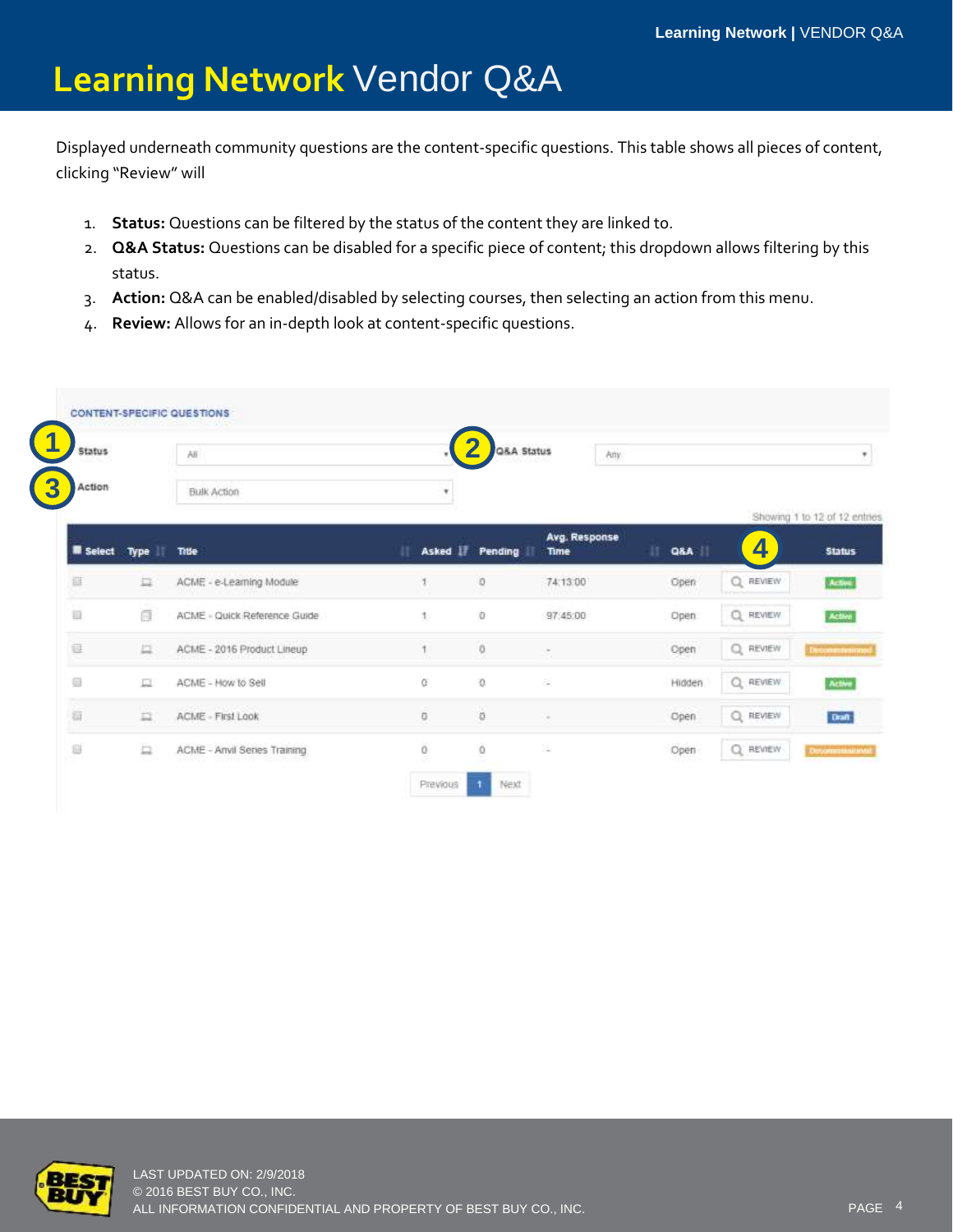# ` Responding to Questions

After selecting "Review" on an item in community or content-specific questions this screen is displayed.

- 1. **Overview:** Overview of questions.
- 2. **Status Selection:** View all questions based on their status.
- 3. **Respond:** Questions can be responded to by clicking this button.

| <b>ACME (OPEN)</b>  |                                                                          |                |
|---------------------|--------------------------------------------------------------------------|----------------|
|                     | Periding<br>Average Response Time:<br>2d 18h 7m<br>Antwered<br>Dismissed |                |
| Pending<br>Answered | <b>Dismissed</b>                                                         |                |
| Date/Time           | π<br>Question                                                            |                |
| 1/10/2017 4:14 PM   | Lorem ipsum dolor sit amet, consectetur adipiscing elit.                 | RESPOND        |
| 1/19/2017 10:06 AM  | Sed faucibus risus sit amet nibh blandit feugiat.                        | RESPOND        |
| 1/20/2017 6:16 PM   | Nunc non ante a urna condimentum commodo.                                | RESPOND        |
| 2/3/2017 5:44 PM    | Etiam cursus diam ut lorem semper cursus.                                | <b>RESPOND</b> |
| 2/11/2017 4:56 PM   | In mollis libero a mauris interdum aliquam.                              | <b>RESPOND</b> |
| 2/18/2017 5:10 PM   | Nullam molestie metus ac diam feugiat consequat.                         | RESPOND        |
| 2/24/2017 在53 户M    | Morbi sed purus et sem semper ultricies et ac justo.                     | RESPOND        |